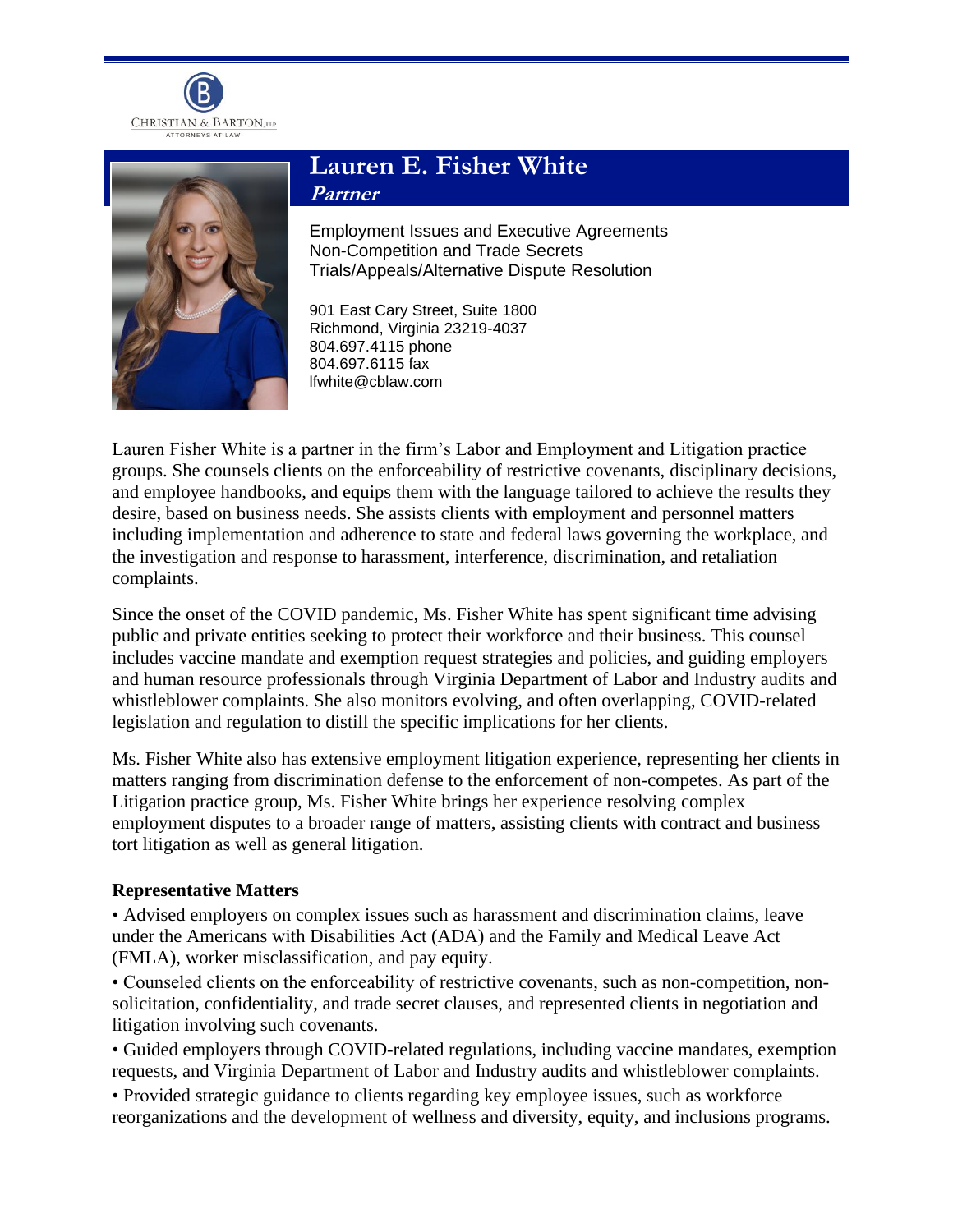• Prepared employment agreements, independent contractor agreements, severance agreements, settlement agreements, and employment handbooks.

• Served as counsel to boards of directors in connection with internal investigations and removal of executive personnel.

• Assisted clients with creation and implementation of social media and Bring Your Own Device (BYOD) policies.

• Advised employers concerning the investigation of and response to data breaches.

• Represented employers before the Equal Employment Opportunity Commission, the Virginia Employment Commission, the Department of Health and Human Services Office of Civil Rights, the Department of Labor, the Office of Federal Contract Compliance Programs, and the National Labor Relations Board.

• Mediated employment law disputes before the Equal Employment Opportunity Commission, private mediators and federal magistrate judges.

• Served as lead counsel in federal court litigation arising under Title VII of the Civil Rights Act of 1964, the ADA, the Age Discrimination in Employment Act (ADEA), the FMLA, the Fair Labor Standards Act (FLSA), the Uniformed Services Employment and Reemployment Rights Act (USERRA), and the Employee Retirement Income Security Act (ERISA).

• Negotiated employee/independent contractor misclassification disputes with the Virginia Employment Commission and Department of Labor and negotiated back wage/tax repayment plans.

• Regularly advises institutions of higher education regarding faculty, student, administrative and compliance matters, including Title IX compliance and university and faculty policies and procedures.

### EDUCATION

### **Washington & Lee University, J.D.,** 2010

*Cum Laude* Managing Editor, Journal of Civil Rights and Social Justice Roger D. Groot Scholarship Recipient

## **Vanderbilt University, B.A.,** English and Psychology, 2006

*Magna Cum Laude*

### ADMISSIONS

Virginia U.S. District Court for the Eastern District of Virginia U.S. District Court for the Western District of Virginia U.S. Court of Appeals for the Fourth Circuit U.S. Supreme Court

### PRIOR EXPERIENCE

**•** Before joining the firm, Ms. Fisher White practiced law at Shelley Cupp Schulte, P.C., in Richmond.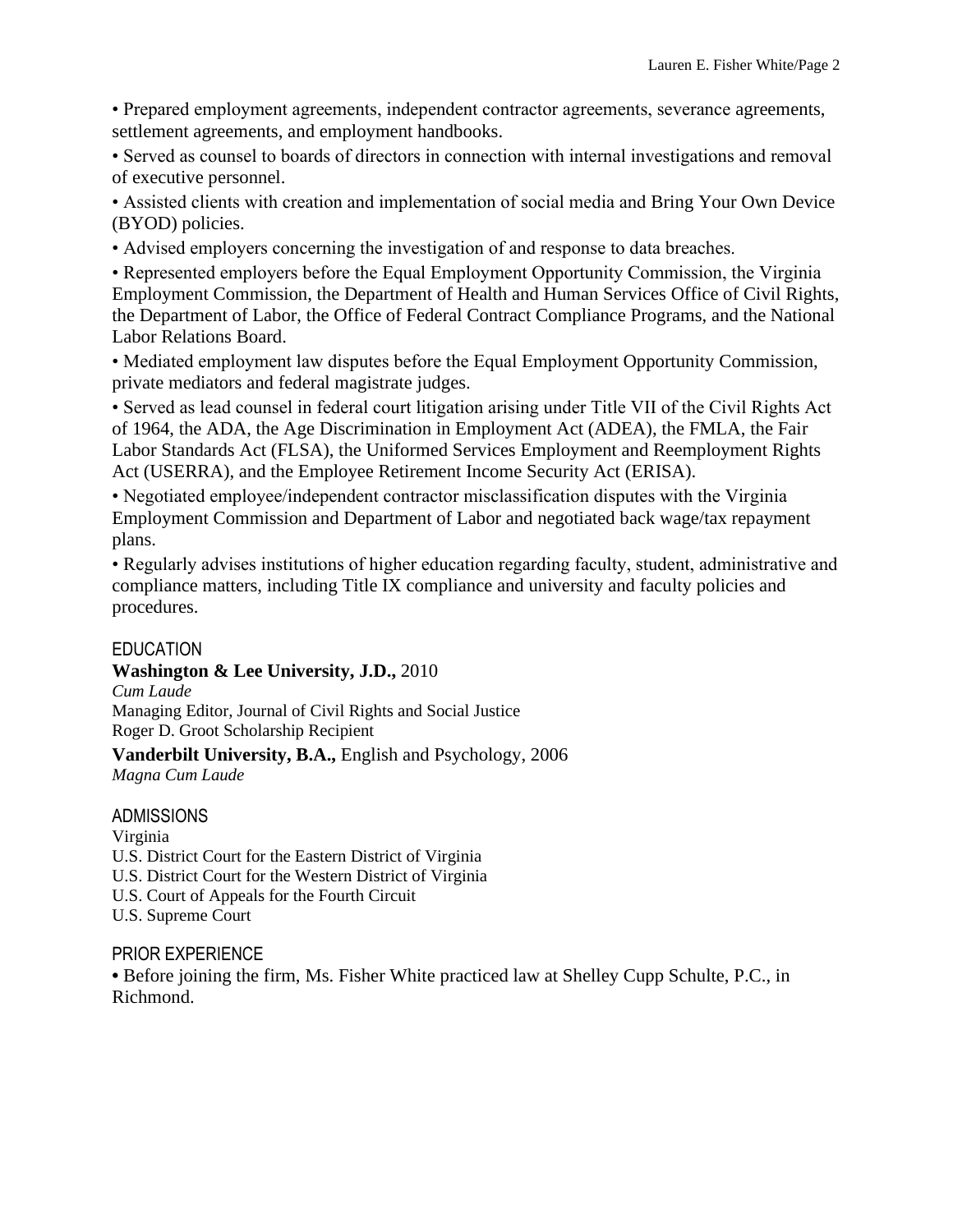### PUBLICATIONS/PRESENTATIONS

**•** Presenter, "Impact of COVID-19 on the Workplace: 2021 Update," Virginia Association of Personal Care Providers, October 2021

**•** Presenter, "Employer Hindsight is 20/20: Employment Law Risks in the New Decade," Onsite Program for Builders' Exchange Association of Virginia, February 2020

• Presenter, "The Effect of '#MeToo' and 'Time's Up' in Discrimination Litigation," Mission Possible: Winning Strategies for Litigation Management, The Trial Network, November 2019 **•** Co-presenter, "Off-Duty Conduct and Unlawful Discrimination," Onsite Program for Client, November 2019

**•** Presenter, "Employment Law 101: An Intensive Course for Managers and Supervisors," Onsite Program for Client, October 2019

• Presenter, "The Effect of '#MeToo' and 'Time's Up' in Discrimination Litigation," Litigation Management in a New York Minute-2019 Edition, The Trial Network, August 2019

**•** Presenter, "Employment Law in Health Care Transactions," Virginia Bar Association's 14th Annual Health Care Practitioners' Roundtable, October 2018

• Panelist, "EEOC Investigations," Virginia Bar Association's 48<sup>th</sup> Annual Conference on Labor and Employment Law, October 2018

**•** "Damages Under the Virginia Uniform Trade Secret Act After *Collelo*," Virginia Trial Lawyers Association Journal, Volume 24, Number 1, 2012

**•** "The Perils of Employer-Provided Technology: Employer Inaction and the Attorney-Client Privilege," Virginia Lawyer Magazine, June/July 2011

**•** *A Miscarriage of Justice: Pregnancy Discrimination in Sectarian Schools,* 16 Wash. & Lee J. Civ. Rts. & Soc. Just. 529 (2010)

### PROFESSIONAL AFFILIATIONS

### **• Federal Bar Association**

Labor and Employment Law Section, Deputy Chair, 2021-present; Secretary, 2020-2021 Richmond Chapter, Membership Secretary, 2021-present; Board of Directors, 2017-present

### **• Virginia Bar Association**

Labor and Employment Law Section

Young Lawyers Division

### **• The Bar Association of the City of Richmond**

Litigation Section

Young Lawyers Section

Administration of Justice Committee, 2019-present

Membership Committee, 2018-2019

CLE Committee, 2016-2018

**• Lewis F. Powell Jr. American Inn of Court**

Barrister

### **• Greater Richmond SHRM**

**• National Association of College and University Attorneys**